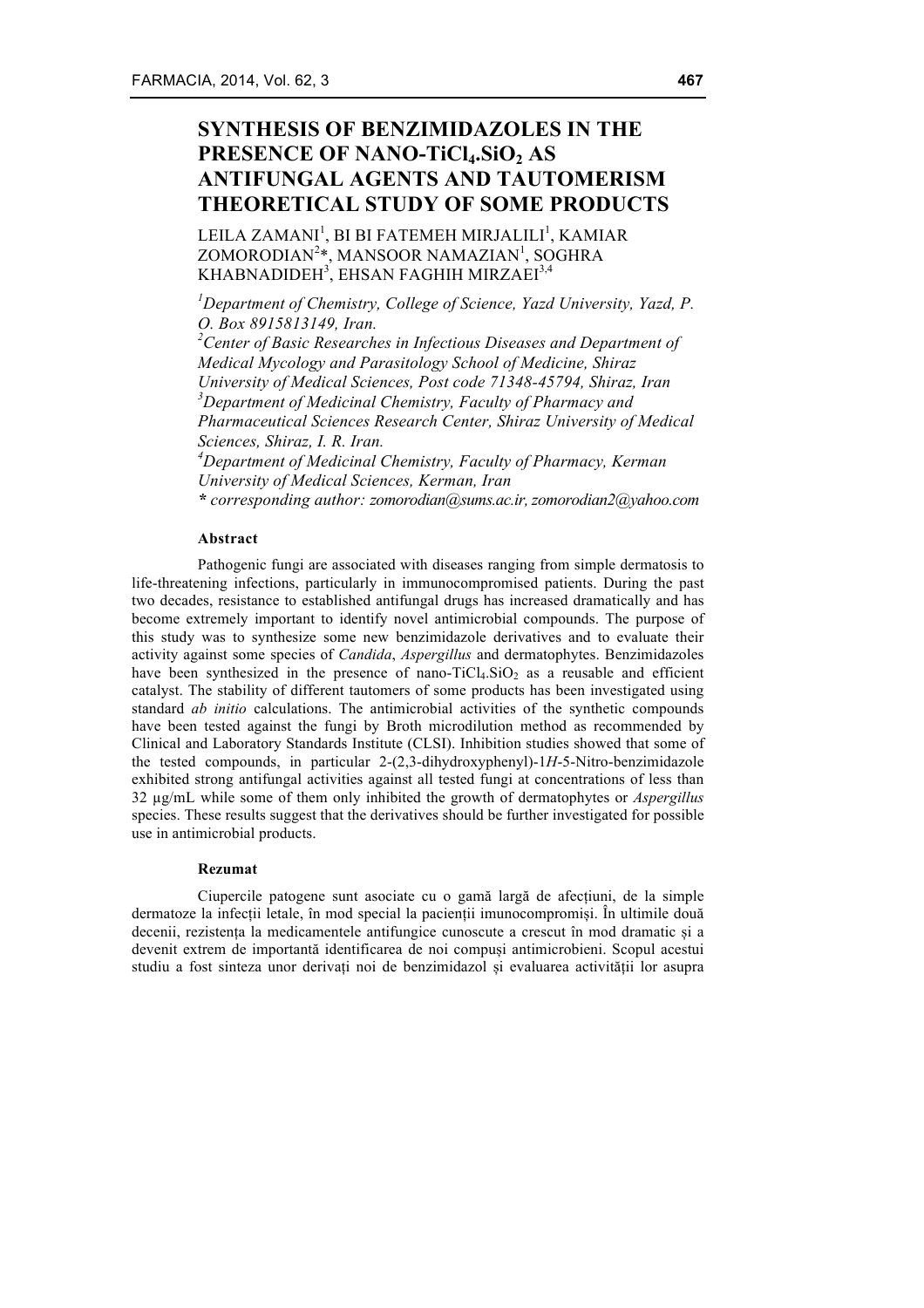unor specii de *Candida*, *Aspergillus* și dermatofiți. Benzimidazolii au fost sintetizați în prezența catalizatorului nano-TiCl<sub>4</sub>SiO<sub>2</sub>. Stabilitatea diferiților tautomeri a unora dintre produși a fost investigată folosind calcule standard *ab initio*. Activitatea antimicrobiană a compușilor sintetici a fost testată pe speciile menționate prin metoda microdiluției *Broth* așa cum este recomandat de Institutul de Standarde Clinice și de Laborator. Studiile de inhibiție au arătat că unii dintre compușii testați, în mod special 2-(2,3-dihidroxifenil)-1*H*-5-Nitro-benzimidazol a arătat o activitate antimicotică puternică împotriva tuturor tulpinilor testate, la concentrații mai mici de 32 µg/mL în timp ce alți compuși doar au inhibat creșterea dermatofiților și a speciilor de *Aspergillus*. Aceste rezultate sugerează că derivații ar trebui investigați în continuare pentru posibila folosire în produse antimicrobiene.

**Keywords:** Benzimidazoles, Nano-TiCl<sub>4</sub>.SiO<sub>2</sub>, Antifungal.

### **Introduction**

Fungal infections cause a wide range of symptoms from minor skin problems like dermatophytosis to life threatening invasive infections [1-3]. As the consequence of modern lifestyle, some clinical forms of dermatophytoses such as *Tinea pedis* are more common today than ever before [4]. Additionally, in parallel with the development of advanced therapeutic methods such as organ transplantation and chemotherapy as well as growing numbers of immonocompromised patients, the incidence of invasive fungal infections has increased dramatically in recent years [2, 3, 5]. Among these infections, candidiasis and aspergillosis are well known infections associated with increased rate of hospital stay and a considerable mortality rate in the hospitalized patients [3, 5]. On the other hand, the emergence of resistance to current antifungal drugs among fungal pathogens increased in the last two decades [6-9]. These resistant strains cause failure in treatment and enhance mortality risks, and sometimes contribute to complications. Unlike antibacterial antibiotics, the variety of antifungal drugs is restricted due to the similarity of structure and metabolism of eukaryotic fungal cells to those of mammalian cells. Hence, the discovery of antifungal agents that possess selective toxicity against the eukaryotic fungal cell remains an important scientific challenge. Considering the limited diversity of antifungal agents and recent resistance of fungi to the known antifungal drugs, the development of new bioactive compounds effective against resistant strains is highly needed.

Benzimidazoles and their derivatives demonstrate a large range of biological properties, their based-on-drugs are classified depending on the substituent pattern in the benzimidazole nucleus. Addition of small substituent into the 2- or 5-postition of benzimidazoles caused antihelminthic activity. Alternatively, addition of a bulky 2-substituent into the these drugs increased their healing activities against peptic ulcer.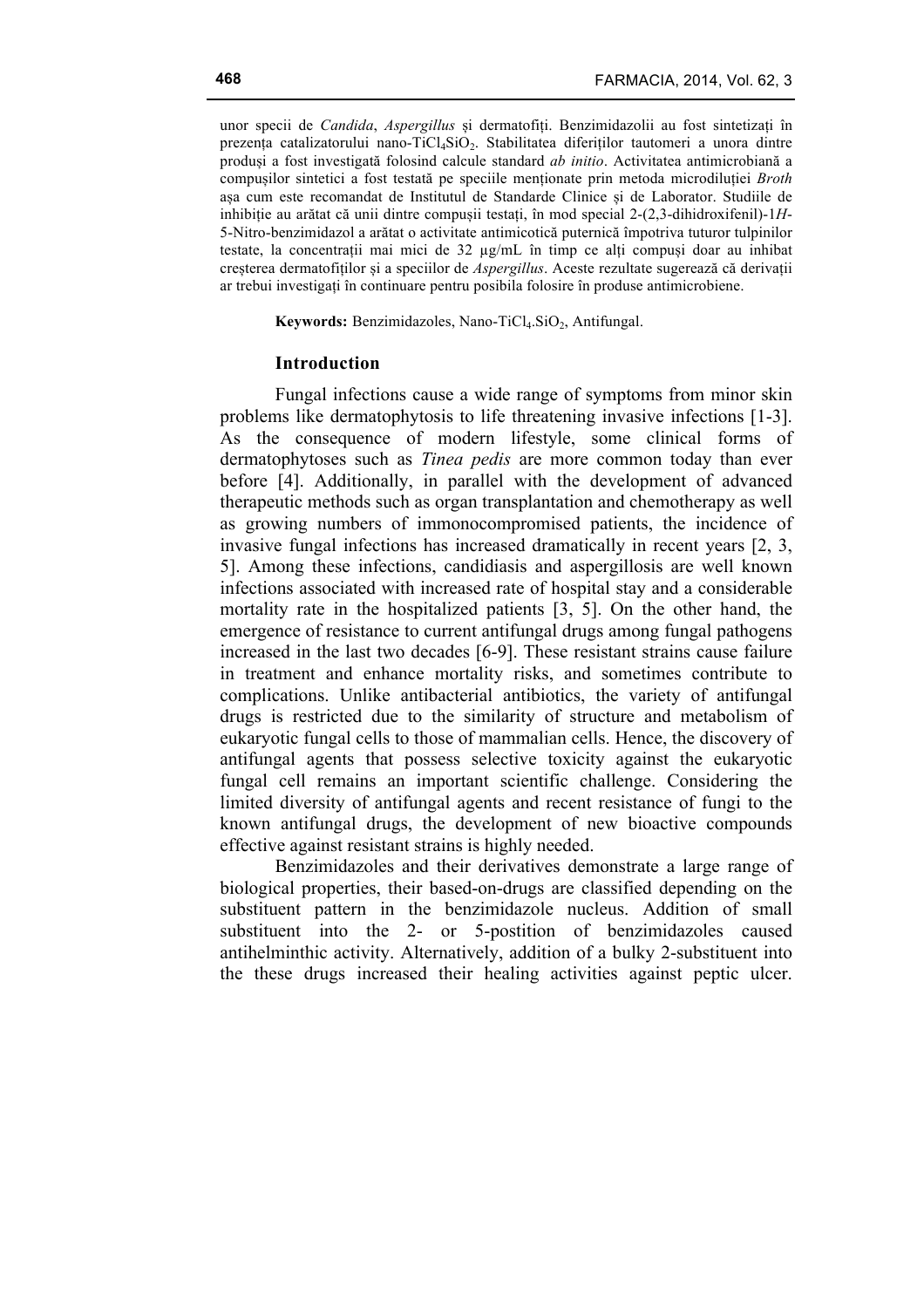Benzimidazole cores exist in vitamin  $B_{12}$ , purine based DNA [10], 2-aryl benzimidazole also shows activities such as anti-HIV [11], anti-viral [12], anti-tumor [13]. The common protocols for synthesis of benzimidazoles are the reaction between an *o*-phenylendiamine and a carboxylic acid, nitrile, amidate, orthoester or aldehyde in the presence of acidic catalyst and then aerobic oxidation  $[14-19]$ . Nano-TiCl<sub>4</sub>.SiO<sub>2</sub> [20, 21] as an efficient and reusable acidic catalyst is synthesized *via* reaction of nano-silica gel with TiCl4 in chloroform at room temperature. Following our investigations on solid acids in organic synthesis  $[22, 23]$ , we have applied nano-TiCl<sub>4</sub>.SiO<sub>2</sub> as an efficient catalyst for synthesis of benzimidazole derivatives *via* reaction of aldehydes with o-phenylenediamines which may elicit antifungal activity.

#### **Materials and Methods**

The chemicals were used from Merck Company without any additional purification. The products were characterized by Fourier transform – infrared spectrometry attenuated total reflectance (FT-IR ATR), nuclear magnetic resonance  $({}^{1}H\text{-NMR})$ , and it was performed a comparison of their physical properties with those reported in the literature. FT-IR (ATR) spectra were registered on a Bruker, Eqinox 55 spectrometer. A Bruker (DRX-400 Avanes) NMR was used to record the  ${}^{1}H$  NMR spectra. The absorption of titanium solutions was determined by an atomic absorption spectrometer.

### *Molecular Docking*

The ligands were drawn in the Hyperchem 8.0. The geometry was optimized through the molecular dynamic method AMBER and semiempirical method PM3. 14-α-demethylase protein bound with 4-phenyl-1*H*imidazole (PDB code 1E9X) was obtained from Protein Data Bank and the atomic coordinates were used. All molecules of water were removed, along with other heteroatoms, to leave only hem molecule and the enzyme itself. Autodock 4.2 was used to perform dockings using the Lamarckian genetic algorithm, each starting from random initial positions. The active site of 1E9X was enclosed in a box with a grid spacing of 0.375 A˚. A population size of 250 and 150 cycles of calculation was used for the search, with the maximum of 2.5 million energy evaluations. The results of this dockings were clustered using an all-atom RMSD cutoff 2.0 A˚. The top scoring results of all compounds as well as clotrimazole were taken as indicative of the most appropriate binding mode for the ligand.

## *General procedure for the synthesis of benzimidazoles derivatives*

A mixture of *o*-phenylenediamine (1 mmol), aldehyde (1 mmol) and 50% nano-TiCl<sub>4</sub>.SiO<sub>2</sub> (0.05 g) was heated at 60 °C. The progress of the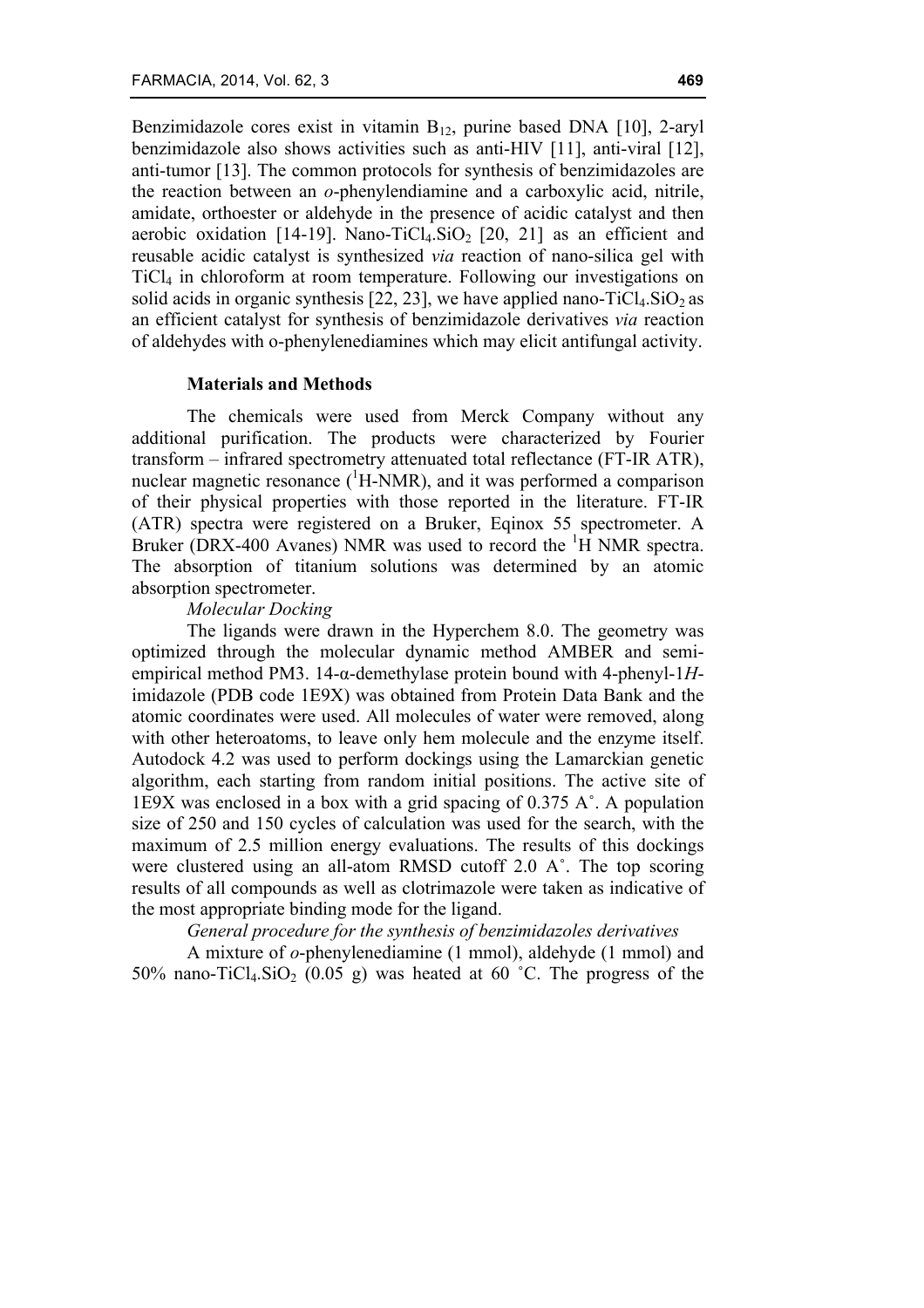reaction was monitored by thin layer chromatography (TLC). After completion of the reaction, hot ethanol was added to the mixture and filtered to separation of in-soluble catalyst. By adding water to the filtrate, benzimidazole derivative was obtained. The compounds can be recrystallized with hot ethanol to achieve highly pure products. All the products were identified by comparison of their physical and spectral data with those of authentic samples.

# *Computational details*

Standard density functional theory calculations [24, 25] and *ab initio* molecular orbital theory [26, 27] were completed using the Gaussian 03 [28] software. Molecular geometries of all the species were optimized at the B3LYP/6-31G (d) level of theory [24, 25]. The nature of each stationary point was found *via* B3LYP/6- 31G (d) frequency calculations. The optimized geometries have been used for further calculations. MP2/G3MP2 large level of theory has been used for calculation of free energies together with thermochemical data calculated at recommended level of theory of B3LYP/6-31G (d) [26]. The MP2/G3MP2 large level of theory has been selected considering the size of molecules and hardware limitations. Nonetheless, the results of this method are reliable for the calculation of relative energies [29].

*Determination of antifungal activities*

*Microorganisms*

The antifungal activities of the synthetic compounds against nine American Type Culture Collection (ATCC) strains of fungi, including *Candida albicans* (ATCC 10261), *C. tropicalis* (ATCC 750), *C. krusei* (ATCC 6258), *C. glabrata* (ATCC 90030), *C. parapsilosis* (ATCC 4344), *C. dubliniensis* (ATCC), *Cryptococcus neoformans* (ATCC), *Aspergillus flavus* (ATCC) and *A. fumigatus* (ATCC) as well as two clinical isolates of yeasts identified by polymerase chain reaction – restriction fragment length polymorphism (PCR-RFLP) [30, 31] were determined. Moreover, the inhibitory activities of the mentioned compounds against dermatophytes (*Trichophyton mentagrophytes*, *Microsporum gypseum* and *Epidermophyton flocossum*) which were identified by morphological and physiological tests were also examined in this study. The susceptibility of all clinical isolates of fungi against selected antibiotics was examined by microdilution and disk diffusion methods [32, 33]. The reference antifungal compounds fluconazole (Sigma, St. Louis, MO, USA), for yeasts and *Aspergillus* species, and griseofulvin (Sigma), for dermatophytes, were used as standard drugs.

*Determination of minimum inhibitory concentration (MIC)*

MICs were determined using the Broth microdilution method recommended by the CLSI with some modifications [32, 33]. Briefly, for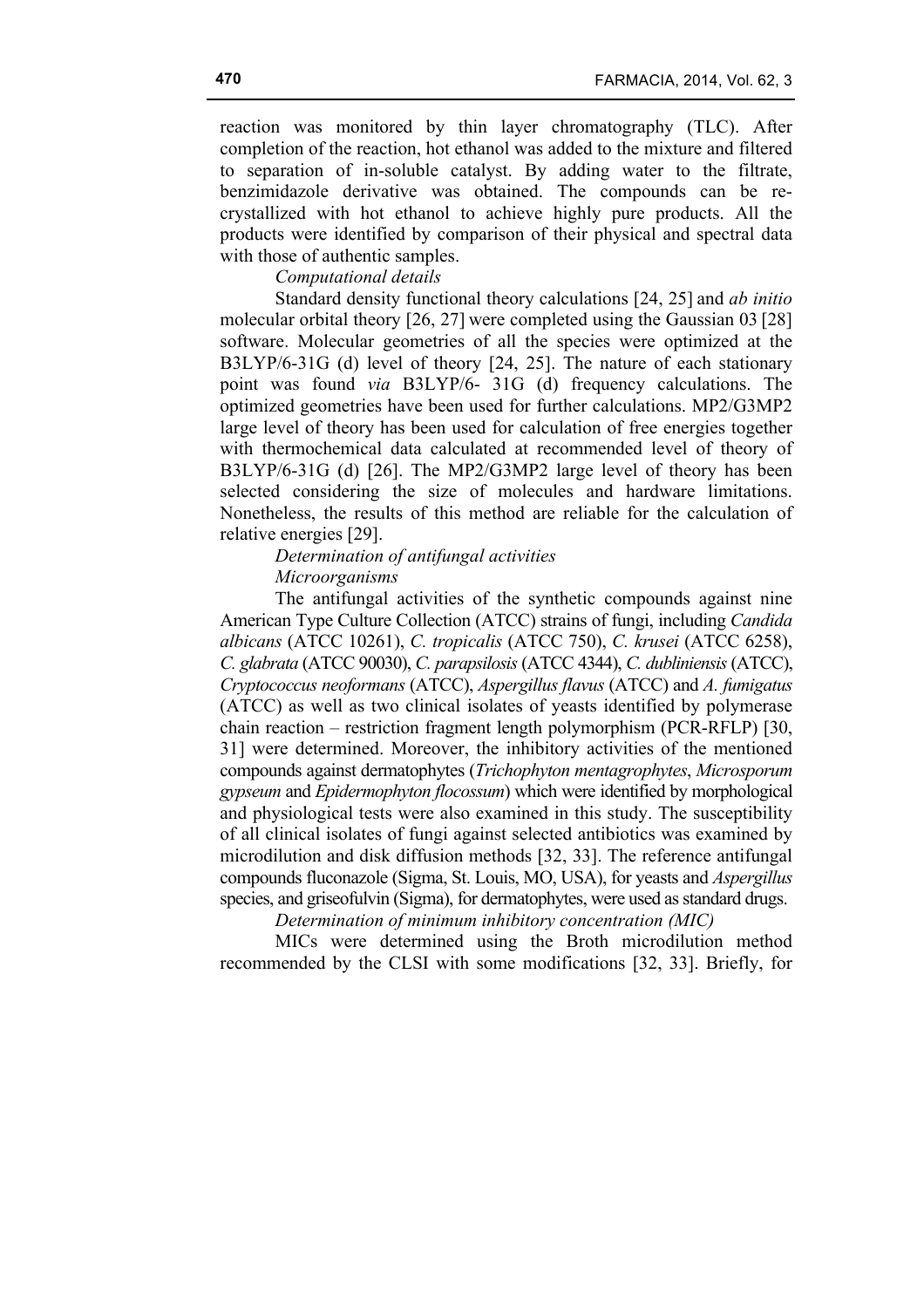determination of antimicrobial activities against fungi, serial dilutions of the synthetic compounds (1–1024 µg/mL) were prepared in 96-well microtiter plates using Rawell Park Memorial Institute (RPMI-1640 medium) (Sigma, St. Louis, MO, USA) buffered with morpholine propane sulfonic acid (MOPS) (Sigma). Stock inoculums were prepared by suspending three colonies of the examined yeast in 5 mL sterile 0.85% NaCl, and adjusting the turbidity of the inoculums to 0.5 McFarland standard at 530 nm wavelength (this yields stock suspension of  $1-5 \times 10^6$  cells/mL). For moulds (*Aspergillus* spp. and dermatophytes), conidia were recovered from the 7-day old cultures grown on potato dextrose agar by a wetting loop with Tween-20. The collected conidia were transferred in sterile saline and their turbidity was adjusted to OD=0.09-0.11 that yields  $0.4-5 \times 10^6$  conidia/mL. Working suspension was prepared by making a 1/50 and 1/1000 dilution with RPMI of the stock suspension for moulds and yeasts, respectively. Working inoculums (0.1 mL) were added to the microtiter plates, which were incubated in a humid atmosphere at 30ºC for 24–48 h. Uninoculated medium (200 µL) was included as a sterility control (blank). In addition, growth controls (medium with inoculums but without antibiotics or the synthetic compounds) were also included. The growth in each well was compared with that of the growth in the control well. MICs were visually determined and defined as the lowest concentration of the compounds produced  $> 95\%$  growth reduction compared with the growth in the control well. Each experiment was performed in triplicate.

In addition, media from the wells with fungi showing no visible growth were further cultured on Sabouraud dextrose agar (Merck, Darmstadt, Germany) to determine the minimum fungicidal concentration (MFC). MFCs were determined as the lowest concentration yielding no more than 4 colonies, which corresponds to a mortality of 98% of the microbes in the initial inoculums.

## **Results and Discussion**

#### *Chemistry*

The reaction of *o*-phenylenediamine (1 mmol) with 4-nitrobenzaldehyde (1 mmol) was investigated for the optimization of the reaction conditions (Figure 1). The best results were obtained using  $0.05$  g of  $50\%$  nano-TiCl<sub>4</sub>.SiO<sub>2</sub> at 60 ºC under solvent free conditions (Table I, Entry XIV). To examine the reusability of nano-TiCl<sub>4</sub>.SiO<sub>2</sub>, after each run, the product was dissolved in CHCl3 and filtered. The catalyst residue was washed with chloroform and reused. (Table I, Entries XV and XVI). The catalyst was reusable although a gradual decline was observed for its activity.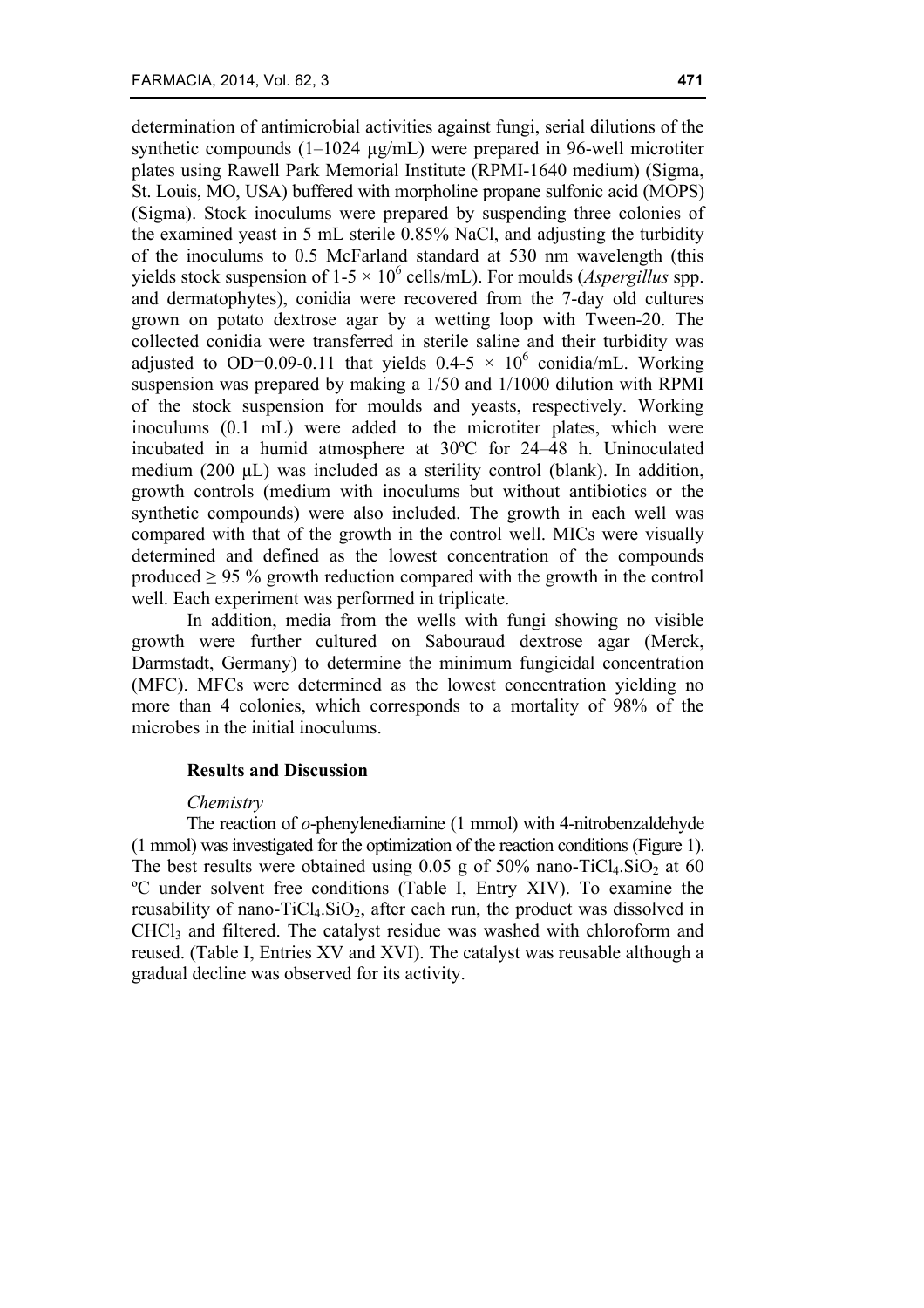

**Figure 1**

The condensation reaction between 4-nitrobenzaldehyde with *o*-phenylenediamines **Table I**

| Synthesis of 2-(4-nitrophenyl)-benzimidazole in various conditions <sup>a</sup> |                                                                        |                |                               |                            |                          |  |  |  |  |
|---------------------------------------------------------------------------------|------------------------------------------------------------------------|----------------|-------------------------------|----------------------------|--------------------------|--|--|--|--|
| Entry                                                                           | Catal./mol% $(g)$                                                      | Time           | Solvent/ $T^{\circ}C$         | Yield <sup>a</sup> $(\% )$ | Ref                      |  |  |  |  |
|                                                                                 |                                                                        | (min)          |                               |                            |                          |  |  |  |  |
| $\mathbf{I}$                                                                    | $30\%$ TiCl <sub>4</sub> .SiO <sub>2</sub> (0.05)                      | 10             | Solvent-free/60°C             | 70                         | $\overline{\phantom{a}}$ |  |  |  |  |
| $\mathbf{I}$                                                                    | $50\%$ TiCl <sub>4</sub> .SiO <sub>2</sub> (0.05)                      | 10             | Solvent-free/60°C             | 90                         | $\overline{\phantom{0}}$ |  |  |  |  |
| Ш                                                                               | $70\%$ TiCl <sub>4</sub> .SiO <sub>2</sub> (0.05)                      | 10             | Solvent-free/ $60^{\circ}$ C  | 92                         | $\overline{\phantom{0}}$ |  |  |  |  |
| IV                                                                              | 50%TiCl <sub>4</sub> .SiO <sub>2</sub> (0.05)                          | 30             | $EtOH$ reflux                 | 70                         |                          |  |  |  |  |
| V                                                                               | 50%TiCl <sub>4</sub> .SiO <sub>2</sub> (0.05)                          | 30             | EtOAc/reflux                  | 80                         | $\overline{\phantom{0}}$ |  |  |  |  |
| VI                                                                              | 50%TiCl <sub>4</sub> .SiO <sub>2</sub> (0.025)                         | 15             | Solvent-free/60°C             | 83                         | $\overline{\phantom{0}}$ |  |  |  |  |
| VII                                                                             | $50\%$ TiCl <sub>4</sub> .SiO <sub>2</sub> (0.05)                      | 10             | Solvent-free/60°C             | 90                         |                          |  |  |  |  |
| VIII                                                                            | 50%TiCl <sub>4</sub> .SiO <sub>2</sub> (0.07)                          | 7              | Solvent-free/60°C             | 91                         | $\overline{\phantom{0}}$ |  |  |  |  |
| IX                                                                              | $50\%$ TiCl <sub>4</sub> .SiO <sub>2</sub> (0.1)                       | 5              | Solvent-free/60°C             | 94                         | $\overline{\phantom{0}}$ |  |  |  |  |
| X                                                                               | $50\%$ TiCl <sub>4</sub> .SiO <sub>2</sub> (0.1)                       | 60             | MM/Solvent free <sup>c</sup>  | 50                         |                          |  |  |  |  |
| XI                                                                              | $50\%$ TiCl <sub>4</sub> .SiO <sub>2</sub> (0.1)                       | 30             | Sonication/EtOAc <sup>d</sup> | 40                         |                          |  |  |  |  |
| XII                                                                             | 50%TiCl <sub>4</sub> .SiO <sub>2</sub> (0.1)                           | 10             | MW/Solvent free <sup>e</sup>  | 70                         |                          |  |  |  |  |
| XIII                                                                            | Nano-50%TiCl <sub>4</sub> SiO <sub>2</sub> (0.07)                      | 5              | Solvent-free/60°C             | 98                         |                          |  |  |  |  |
| XIV                                                                             | Nano-50% $TiCl4SiO2$ (0.05)                                            | 5              | Solvent-free/60°C             | 96                         |                          |  |  |  |  |
| XV                                                                              | Nano-50%TiCl <sub>4</sub> SiO <sub>2</sub> (0.05), 2 <sup>nd</sup> run | $\overline{5}$ | Solvent-free/60°C             | 75                         | $\overline{\phantom{0}}$ |  |  |  |  |
| XVI                                                                             | Nano-50%TiCl <sub>4</sub> SiO <sub>2</sub> (0.05), $3rd$ run           | 10             | Solvent-free/ $60^{\circ}$ C  | 72                         |                          |  |  |  |  |
| XVII                                                                            | CAN (5 mol%)                                                           | 2 <sub>h</sub> | PEG 400/50°C                  | 98                         | 34                       |  |  |  |  |
| XVIII                                                                           | Silica sulfuric acid                                                   | 1 <sub>h</sub> | Ethanol/r.t                   | 90                         | 35                       |  |  |  |  |
| XIX                                                                             | $Me2S+BrBr/50$                                                         | 4 h            | CH <sub>3</sub> CN/r.t        | 91                         | 36                       |  |  |  |  |
| XX                                                                              | TFA (30 mol%)                                                          | 25             | $H_2O/Ethanol$ : $1/2/r.t$    | 100                        | 37                       |  |  |  |  |
| XXI                                                                             | $75\%Fe/CeO_2$ -ZrO <sub>2</sub> nano fine                             | 2 <sub>h</sub> | Ethanol/r.t                   | 92                         | 38                       |  |  |  |  |
|                                                                                 | particles $(0.015 g)$                                                  |                |                               |                            |                          |  |  |  |  |
| XXII                                                                            | Air                                                                    | 4h             | $DMF/100^{\circ}C$            | 91                         | 39                       |  |  |  |  |

<sup>a</sup>The molar ratio of 4-nitrobenzaldehyde: o-phenylenediamine is equal to 1:1 bloodsted viald

<sup>b</sup>Isolated yield.

c Using mixer mill (MM 400) in 25 Hz frequency.

 $^{d}$ Using BANDELIN Sonopulse HD 3200 Ultrasonic apparatus with power equal to 20 KHz.

Using microwave oven Kenwood, 1300W

TFA = trifluoracetic acid, DMF = dimethyl formamide, PEG = polyethyleneglycol

Consequently, several aromatic aldehydes were subjected to the condensation reaction with *o*-phenylenediamines to form 2-substituted benzimidazoles in the presence of 50% nano-TiCl<sub>4</sub>.SiO<sub>2</sub> at 60 °C under solvent free condition (Figure 2 and Table II).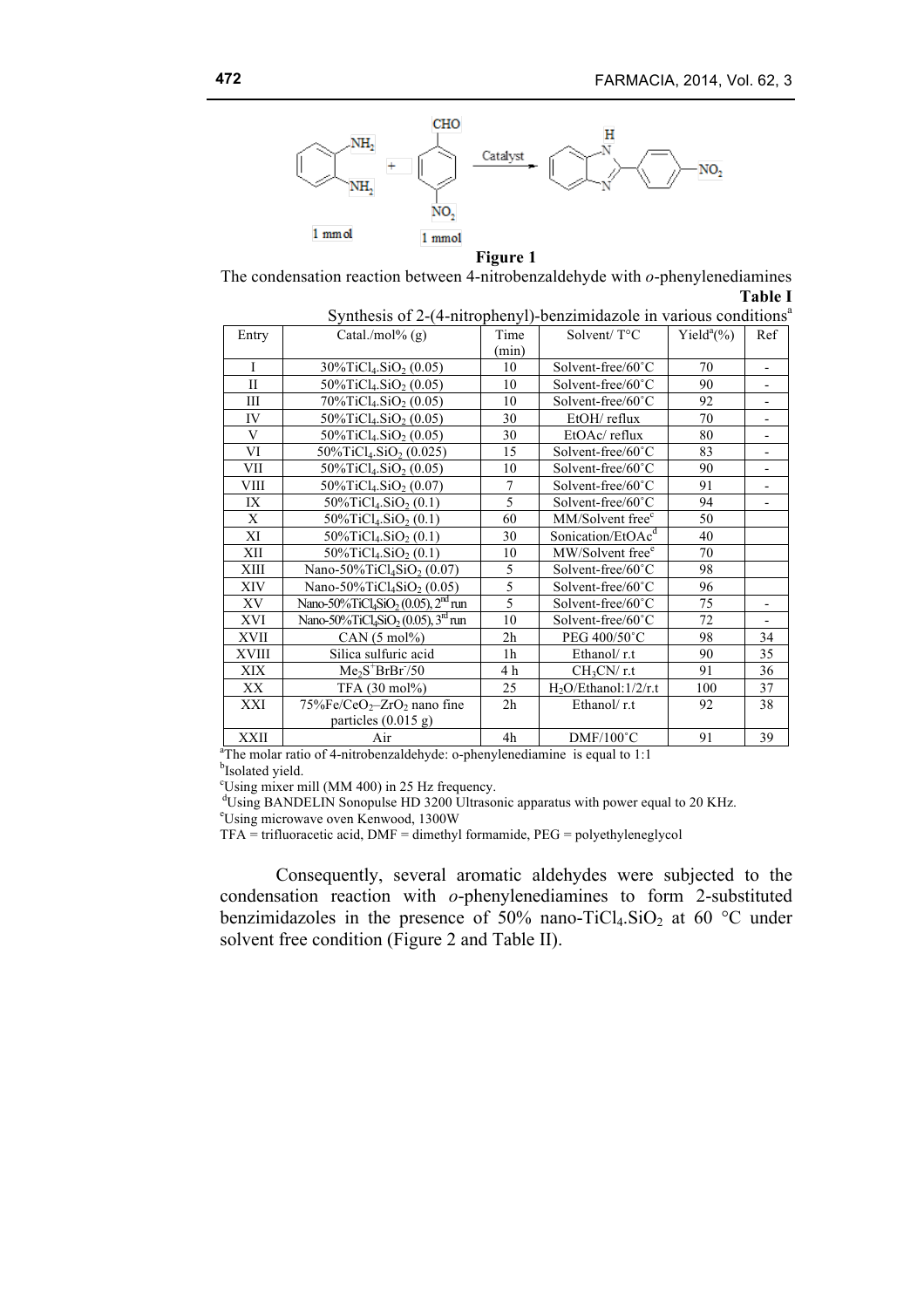# **Table II**

Synthesis of benzimidazole derivatives in the presence of nano-TiCl<sub>4</sub>.SiO<sub>2</sub><sup>a</sup>

| Compund                   | Amine                                        | Aldehyde                      | Product                      | M.P. °C<br>$(Lit)$ <sup>Ref.</sup> | Yield<br>$({\frac{9}{6}})^{b}$ /<br>Time<br>(min) |
|---------------------------|----------------------------------------------|-------------------------------|------------------------------|------------------------------------|---------------------------------------------------|
| E1                        | NH <sub>2</sub><br>NH <sub>2</sub>           | CHO                           | Η                            | 287-288<br>$(292)^{40}$            | 95/5                                              |
| E2                        | NH <sub>2</sub><br>NH <sub>2</sub>           | CHO<br>OH                     | OH                           | 249-252<br>$(253 - 255)^{38}$      | 92/6                                              |
| E3                        | NH <sub>2</sub><br>NH <sub>2</sub>           | <b>CHO</b><br>Сl              | H<br>Cl                      | 290-191<br>$(287 - 289)^{40}$      | 88/5                                              |
| $\mathrm{E}4$             | NH <sub>2</sub><br>NH <sub>2</sub>           | CHO<br>Br                     | Н<br>·Br                     | 248-252                            | 91/7                                              |
| $\mathop{\hbox{\rm E}} 5$ | NH <sub>2</sub><br>NH <sub>2</sub>           | CHO<br>NO <sub>2</sub>        | Н<br>NO <sub>2</sub>         | 311-312<br>$(310-312)^{38}$        | 90/7                                              |
| E <sub>6</sub>            | NH <sub>2</sub><br>NH <sub>2</sub>           | <b>CHO</b><br>COOMe           | COOMe                        | 193-194                            | $82^{1/8}$                                        |
| $\rm E7$                  | NH <sub>2</sub><br>$O_2N$<br>NH <sub>2</sub> | CHO<br>Cl<br>Cl               | Cl<br>O <sub>2</sub> N       | 211-213                            | 98/4                                              |
| $\mathrm{E}8$             | NH <sub>2</sub><br>$O_2N$<br>NH <sub>2</sub> | <b>CHO</b><br><b>OH</b><br>ЮÏ | ОH<br>HO<br>O <sub>2</sub> N | 201-204                            | 98/4                                              |
| E9                        | NH <sub>2</sub><br>NH <sub>2</sub>           | CHO<br>ĊНО                    |                              | $>300$<br>$(>300)^{38}$            | 87/6                                              |

<sup>&</sup>lt;sup>a</sup>The reaction conditions: *o*-phenylenediamine (1.0 mmol): aldehydes (1.0 mmol): nano-TiCl<sub>4</sub>.SiO<sub>2</sub>  $(0.05g)$ , 60 °C under solvent free.

<sup>b</sup>Isolated yield.

 $M.P.$  = melting point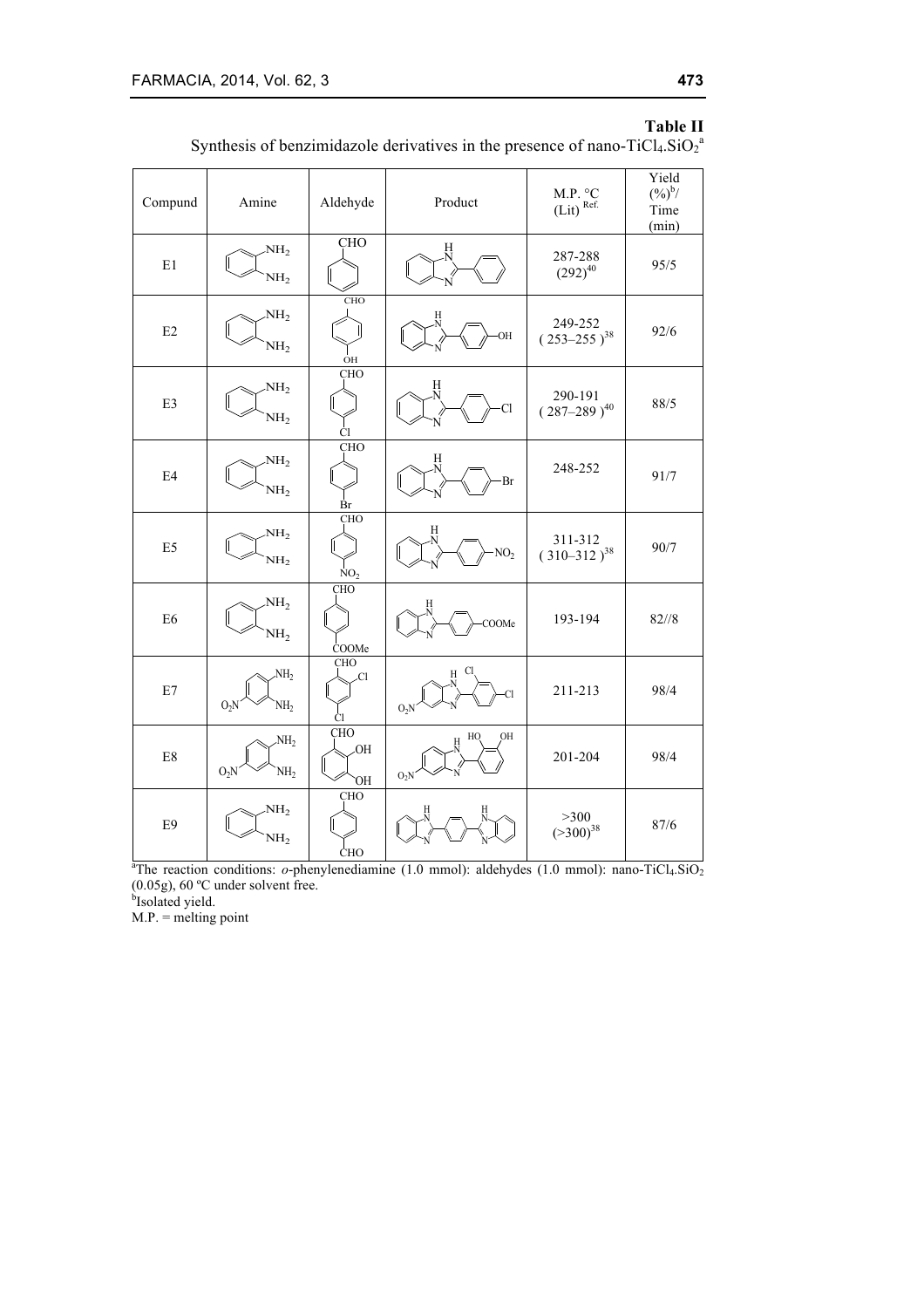

The condensation reaction between aromatic aldehydes with *o*-phenylenediamines

Based on a recent study [39], we have proposed a similar mechanism for the synthesis of benzimidazoles, as shown in Figure 3.



**Figure 3** Proposed mechanism for the synthesis of benzimidazoles

#### *Spectroscopy data:*

2-phenyl-1H-benzimidazole (E1). Yellow solid, FT-IR: ν<sub>max</sub> (ATR, neat, cm<sup>-1</sup>): 1462 (C=C stretch), 1277 (C-N bend), 743 (C-H bend), 703 (C-H bend); <sup>1</sup>H-NMR (400 MHz, DMSO-d<sub>6</sub>, ppm): 7.29 (m, 2H), 7.5 (m, 3H), 7.66 (brs, 2H), 8.075 (2H, dd, J=7.4, J=2), 10 (brs, 1H, N-H).

*(4-Hydroxyphenyl)-1H-benzimidazole (E2).* Yellow solid, FT-IR:  $v_{\text{max}}$  (ATR, neat, cm<sup>-1</sup>): 3401 (O-H stretch), 1609 (C=N stretch), 1425 (C=C stretch), 1126 (C-N bend), 758 (C-H bend); <sup>1</sup>H NMR (DMSO-d<sub>6</sub>, ppm):  $\delta$ 9.98 (s, 1H, N-H), 7.98(d, *J* = 8.4, 2H), 7.5(m, 2H), 7.38(m, 2H), 6.9 (d, *J* =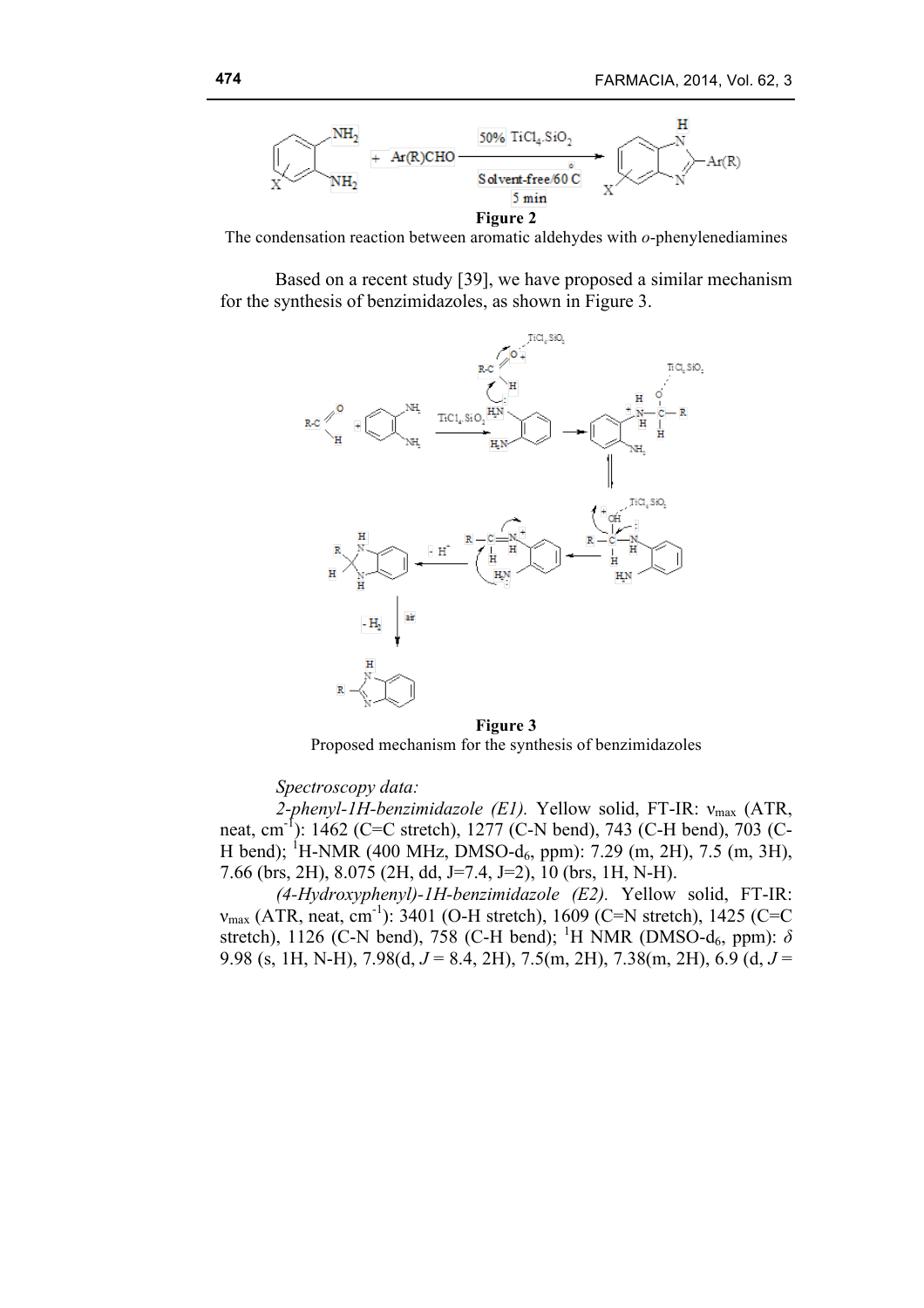8.4, 2H), 3.5 (br s, O-H); <sup>13</sup>C-NMR (DMSO-d<sub>6</sub>, ppm): 160.36, 151.61,137.92, 129.11, 123.01, 119.6, 116.35, 114.86.

*(4-Chlorophenyl)-1H-benzimidazole (E3).* Orange solid, FT- IR: νmax (ATR, neat, cm<sup>-1</sup>): 1429 (C=C stretch), 1273 (C-N bend), 746 (=C-H); <sup>1</sup>H-NMR (400 MHz, CDCl3, ppm): 7.32 (brs, 2H), 7.42 (m, 3H), 7.52 (d, J=7.6, 1H), 7.83 (brs, 1H), 8.47 (d, J=7.6, 2H), 10.3 (brs, N-H) ppm; 13C-NMR (100 MHz, DMSO-d6, ppm): 112.16, 119.55, 122.15, 123.21, 127.91, 130.82, 131.68, 132.55.

*(4-Bromophenyl)-1H-benzimidazole (E4).* Yellow solid, FT- IR: νmax (ATR, neat, cm<sup>-1</sup>): 1599 (C=N stretch), 1458 (C=C stretch), 1231 (C-N bend), 747 (C-H bend);  ${}^{1}$ H-NMR (400 MHz, DMSO-d<sub>6</sub>, ppm): 7.20 (brs, 2H), 7.6 (brs, 2H), 7.8 (d, J=7.2, 2H), 8.1 (d, J=7.2, 2H), 13.1 (s, 1H, N-H).

*(4-Nitrophenyl)-1H-benzimidazole (E5).* Red solid, FT-IR: νmax (ATR, neat, cm<sup>-1</sup>): 1604 (C=N stretch), 1515 (NO<sub>2</sub> stretch), 1434 (C= C stretch), 1314 (NO<sub>2</sub> stretch), 1102 (C-N bend), 746 (C-H bend), 710 (C-H bend); <sup>1</sup>H-NMR (400 MHz, DMSO-d<sub>6</sub>, ppm): 7.26 (brs, 2H), 7.64 (brs, 2H), 8.41 (m, 4H), 13.65 (s, 1H, N-H);<sup>13</sup>C-NMR (100 MHz, DMSO-d<sub>6</sub>, ppm): 123.46, 124.73, 127.81, 136.45, 148.22, 149.43.

*(4-Methylacetatphenyl)-1H-benzimidazole (E6).* Yellow solid, FT-IR:  $v_{\text{max}}$  (ATR, neat, cm<sup>-1</sup>): 1719 (C=O ester), 1610 (C=N stretch), 1434 (C=C stretch), 1279 (C-N stretch), 1105 (C-O stretch), 750 (C-H bend).

*(2,4-Chlorophenyl)-1H-5-Nitro-benzimidazole (E7).* Orange solid, FT-IR:  $v_{\text{max}}$  (KBr, cm<sup>-1</sup>): 3428 (N-H stretch), 1629(C=N stretch), 1459 (C=C stretch), 1107 (C-N bend), 803 (C-H bend).

**(***2,3-Dihydroxyphenyl)-1H-5-Nitro-benzimidazole (E8).* Red solid, FT- IR:  $v_{\text{max}}$  (ATR, neat, cm<sup>-1</sup>) : 3391 (O-H), 1603(C=N stretch), 1459 (C=C stretch),  $1338$  (NO2 stretch),  $1264$  (C-N bend); <sup>1</sup>H-NMR (400 MHz,  $(CD_3)_{2}CO$ , ppm): 6.9 (t, J=7.6, 1H), 6.98 (d, J=8.8, 1H), 7.04 (d, J=7.6, 1H), 7.2 (d, J=7.6, 1H), 7.898 (s, 1H), 7.9 (d, J=8.4, 1H), 8.04 (s, O-H), 8.960 (s, 1H), 12.515 (s, 1H, N-H).

*4-Dibenzimidazolyl-benzene (E9).* Yellow solid, IR: νmax (ATR, neat, cm-1 ): 3067 (C-H stretch), 1442 (C=C stretch), 1279 (C-N bend), 735 (C-H bend); <sup>1</sup>H NMR (acetone-d<sub>6</sub>, ppm): 12.9 (s, 1H, N-H), 8.42 (s, 4H), 7.68 (br d, 2H), 7.56 (br d, 2H), 7.23 (br s, 4H).

*Modeling*

All the compounds as well as clotrimazole were docked into the active site of 14a-demethylase, which was obtained from Protein Data Bank (1E9X) using Autodock 4.2. These new benzimidazole compounds were characterized by a docking mode in the active site of the cytochrome P450 14-a-sterol demethylase. The synthesized compounds also have drug-like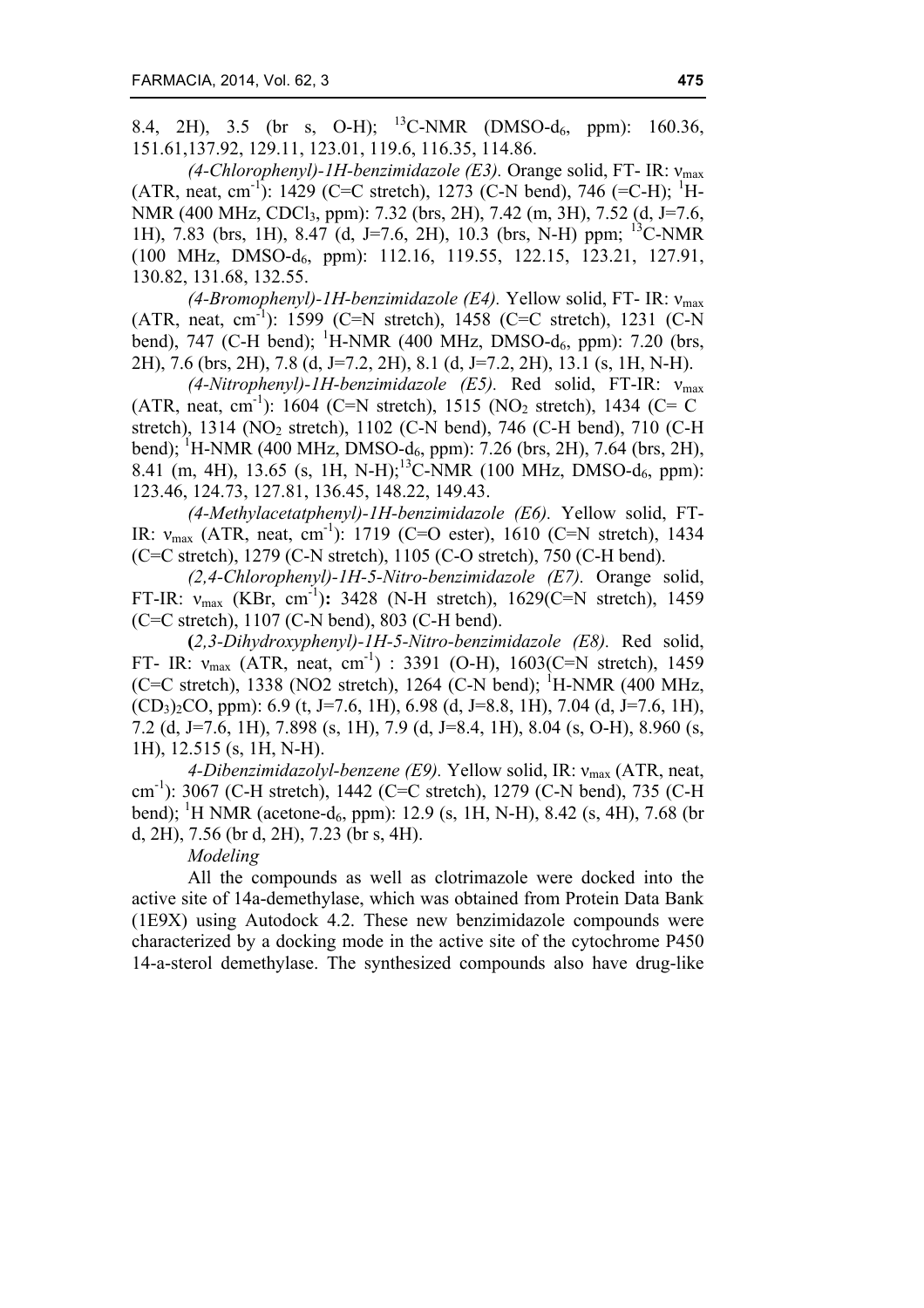properties. These benzimidazoles have a molecular weight ranging from 194 to 310 and their log p varies between 2.52 and 4.54 (Table III).

#### **Table III**

Docking results of synthesized compounds into the active site of MT-CytP51 (1E9X)

| Entry | Log p | Molecular weight $(g/mol)$ | Final docked energy (Kcal/mol) |
|-------|-------|----------------------------|--------------------------------|
| E1    | 2.86  | 194                        | $-7.00$                        |
| E2    | 2.47  | 210                        | $-7.58$                        |
| E3    | 3.42  | 228                        | $-7.45$                        |
| E4    | 3.69  | 280                        | $-7.63$                        |
| E5    | 3.30  | 239                        | $-11.37$                       |
| E6    | 2.68  | 252                        | $-8.31$                        |
| E7    | 4.54  | 308                        | $-11.50$                       |
| E8    | 2.52  | 271                        | $-11.50$                       |
| E9    | 3.69  | 310                        | $-9.34$                        |

Nitro benzimidazoles (compounds E5, E7, E8) had more negative docking energy in comparison with the other benzimidazoles. Compound E8 which had exhibited strong inhibitory activities against all of the tested fungi also had the greatest negative docking energy as well as the lowest log p. In other compound there is not a strong correlation between antifungal activity and free docking energies.

## *Computational details*

The difference between the stability of these tautomers might be significant as a result of the intramolecular hydrogen bonding. We expect that cis isomer is much more stable for electronegative groups such as F, OH and Cl. We have calculated the stability of these two isomers using the calculation of Gibbs free energies at MP2/GTMP2 large level of theory in conjunction with B3LYP/6-31G(d) frequencies. The results of this level of theory are trustworthy if we calculate relative free energies. Benzimidazoles have two tautomers as shown in Figure 4, so that the hydrogen located on N1 can be in cis or trans positions relative to substituted X.

Table IV presents the calculated relative Gibbs free energies of the studied species in the absence of solvent interference. As we have expected, the cis conformers are significantly stable for the substituent of OH, F and Cl (Entries I, III and V). For the case of OH, the cis tautomer is -27 kJ/mol more stable than trans tautomer. For  $X = C1$  and F, their stability differences are -14.7 and -9.8 kJ/mol, respectively. The position of X' was not of our concern and we ignored its role in these stabilities, though we are aware that it might have an interference. For cis and trans tautomers of 2-(3 nitrophenyl)-1*H*-benzimidazole,  $X=NO_2$ , as shown in entries of VII and VIII in Table IV, we did not observe any extra stability for cis tautomer because of the distance of the substituent with the hydrogen located on N1. It means that there is no significant interaction between these two groups.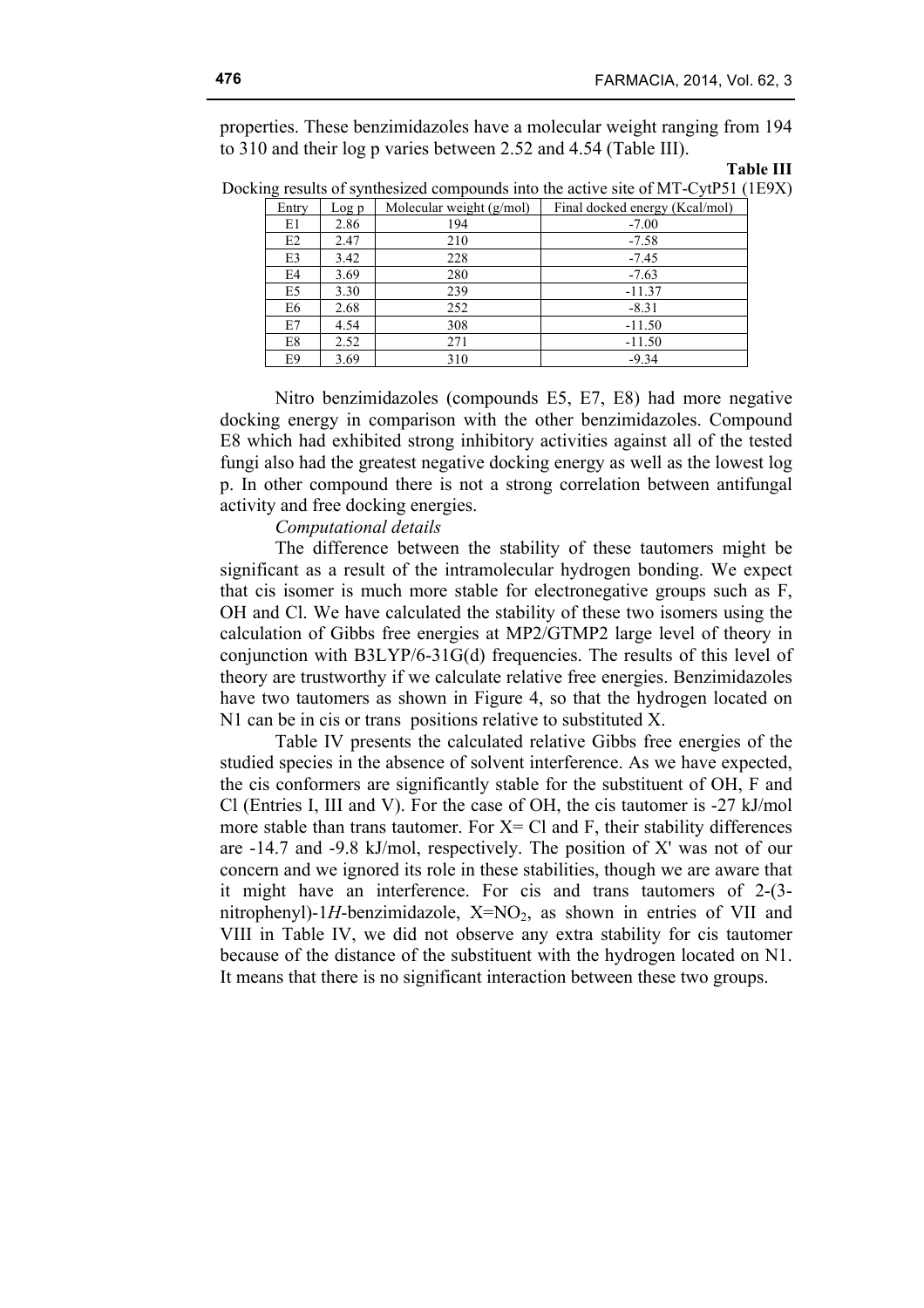#### **Table IV**

Absolute and relative Gibbs free energy,  $\Delta G^0$ , in kJ/mol of the benzimidazoles tautomers<sup>a</sup>

| Ent.                    | Compounds                 | $\overline{\Delta G}^0$ |          |  |
|-------------------------|---------------------------|-------------------------|----------|--|
|                         |                           | Absolute                | Relative |  |
| I                       | OH<br>HO<br>NH            | -759.87672              | $-27.0$  |  |
| $\rm II$                | OH<br>HO<br>н             | -759.86543              | 0.0      |  |
| III                     | F<br>H<br>N<br>Cl         | -1167.85892             | $-9.8$   |  |
| IV                      | $\overline{F}$<br>N<br>Cl | $-1167.85722$           | 0.0      |  |
| $\overline{\rm v}$      | Cl<br>Н<br>$\overline{C}$ | -1732.06912             | $-14.7$  |  |
| $\overline{VI}$         | <b>Cl</b><br>Cl<br>N      | $-1732.06350$           | 0.0      |  |
| $\overline{\text{VII}}$ | NO <sub>2</sub>           | -813.83684              | 0.0      |  |
| VIII                    | NO,                       | -813.83684              | 0.0      |  |

<sup>a</sup>calculated at MP2/GTMP2Large level of theory in conjunction with B3LYP/6-31G(d) frequencies.



Tautomers of benzimidazoles

# *Antifungal activities of the synthetic compounds*

Table V summarizes the inhibitory activities of the synthetic compounds and clotrimazole against the tested fungi. By comparing MIC values of the synthetic compounds, E8 exhibited strong inhibitory activities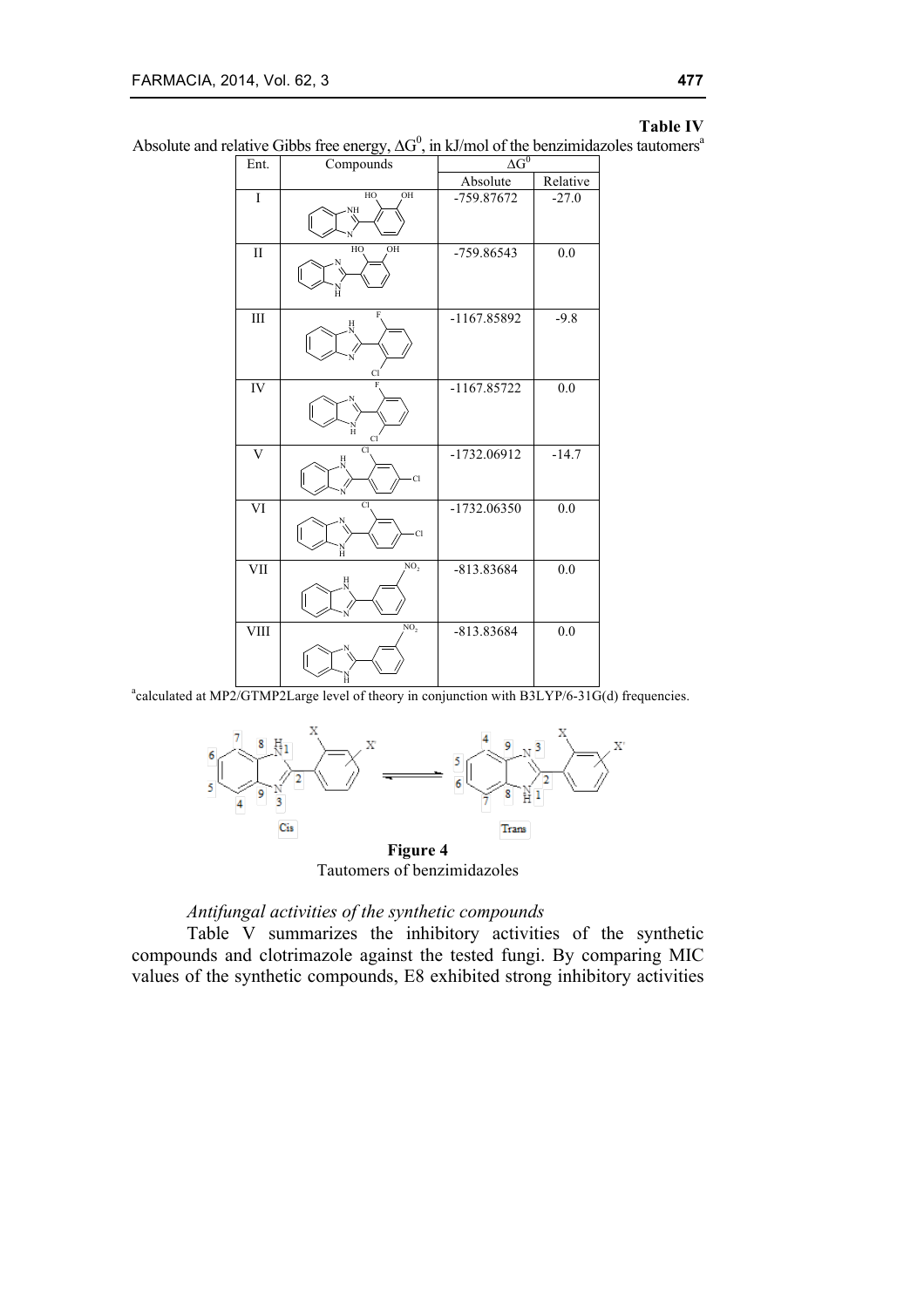against all of the tested fungi (Geometric mean MICs  $= 5.5 \text{ µg/mL}$ , range  $MICs = 1 - 64 \mu g/mL)$  followed in activity by E1 and E2 respectively. Although E3, E4 and E5 showed no antifungal activities against the examined *Candida* and *Aspergillus* strains, they inhibited the growth of the tested dermatophytes at concentrations ranging from 16 µg/mL to 128 µg/mL. No antifungal activities against the fungi were found at examined concentrations by E6 and E7. Besides the fungistatic properties, E1, E2 and E8 exhibited fungicidal activities against the examined fungi at concentrations ranging from 4 to  $\leq 512 \mu$ g/mL. In addition, the growth of azole-resistant standard and clinical isolates of *Candida* was inhibited by E1, E2 and E8 at concentrations of 2-512  $\mu$ g/mL. Of the synthetic compounds, E8 exhibited the best inhibitory and fungicidal activities against *C. neoformance* with MICs comparable to fluconazole.

Comparing the antifungal activities of the synthetic compounds based on variation of substitutions on 2, 3 and 4-position of phenyl ring, we found that the base compound E1 exhibited a better antifungal activity against the tested fungi than the other compounds, except E8. Replacement of hydrogen with hydroxyl residue in 4-position of phenyl ring of E2 reduced its antifungal activity compared to E1, while it exhibited a better activity against the azole-resistant strains than the base compound, E1. In addition, replacement of hydrogen with Cl, Br or  $NO<sub>2</sub>$  at the 4-position of phenyl ring results in a considerable decrease of their antifungal activities against the tested fungi except dermatophyte species. Moreover, replacement of hydrogen with ester at the 4-position of phenyl ring provided E6 which showed no fungistatic and fungicidal activities against the examined fungi. This might be probably due to a lower solubility of E6 than the compounds  $E1-5$  in aquatic media. Of the compounds with  $NO<sub>2</sub>$  in 5position of benzimidazole cycle E7 and E8, replacement of two Cl molecules at position of 2 and 4 of phenyl ring with two hydroxyl groups at position of 2 and 3 of phenyl ring would result in significant enhancement of the inhibitory activity. Of the examined synthetic compounds, E2 and E8 were both effective against azole-resistant strains *of C. albicans* at concentrations ranging from 1-64 µg/mL, suggesting that the modes of action of these compounds are distinct from the examined antibiotics. All of the tested compounds successfully inhibited the growth of dermatophytes at concentrations ranging from  $>1$  - 512  $\mu$ g/mL, except E7. Of these compounds, E1 and E8 showed the best inhibitory effects against dermatophytic fungi with MICs comparable to those of griseofulvin.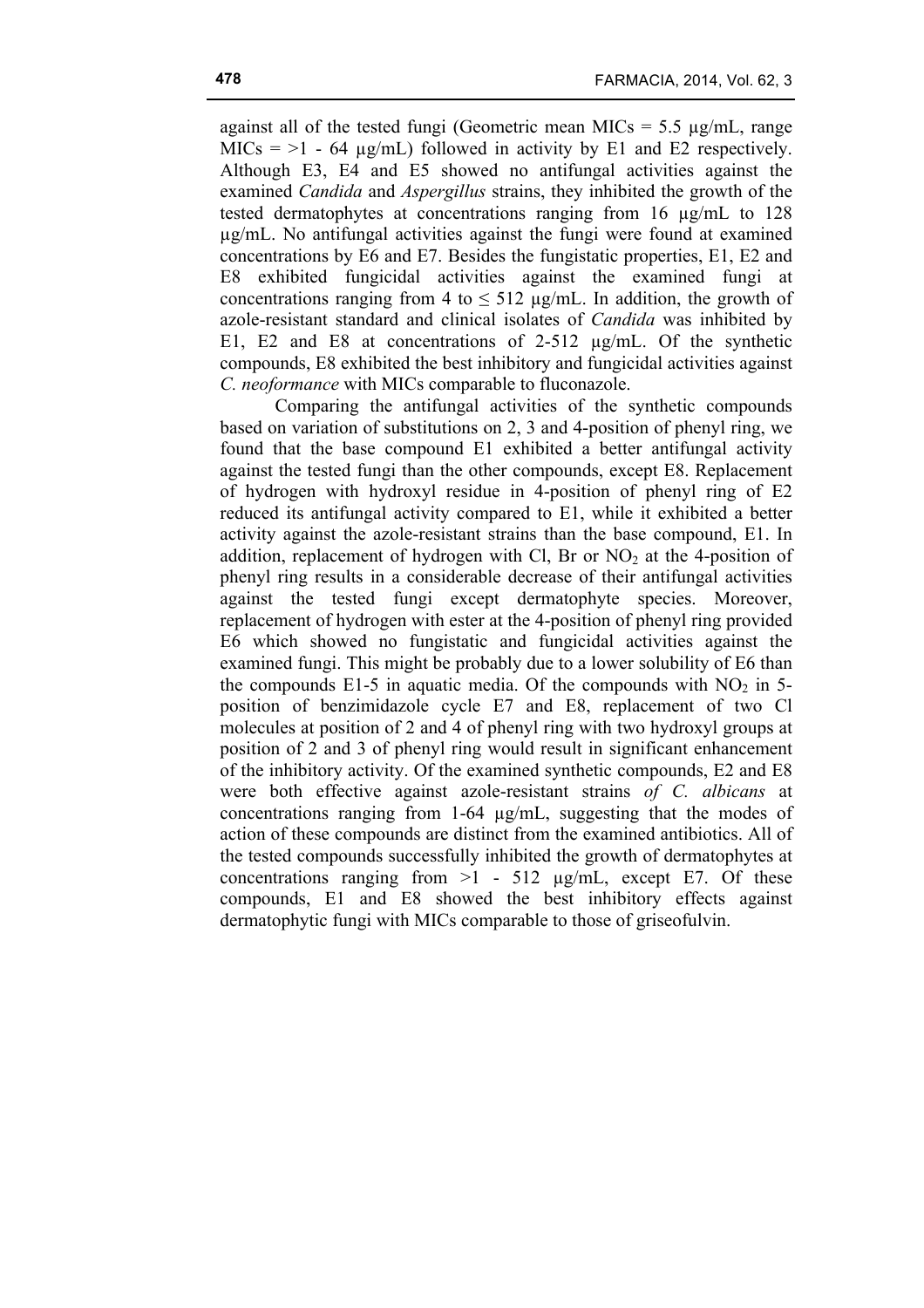## **Table V**

Minimum inhibitory and fungicidal concentrations of the synthetic compounds (µg/mL) against the examined fungi

| Ò | MBC        | 4                                                   | 4                      | Δ                                 | 4                       | 4                           | 4                             | 4                            | $\overline{28}$     | >256                   | >256                       | 4              | 128               | 128            | 4                  |
|---|------------|-----------------------------------------------------|------------------------|-----------------------------------|-------------------------|-----------------------------|-------------------------------|------------------------------|---------------------|------------------------|----------------------------|----------------|-------------------|----------------|--------------------|
|   | ă          | 4                                                   | A                      | 4                                 | A                       | ∀                           | $\overline{\triangledown}$    | 4                            | $\overline{32}$     | J                      | $\frac{28}{2}$             | 4              | A                 | ∀              | Ą                  |
|   | MBC        | >512                                                | >512                   | >512                              | >512                    | >512                        | >512                          | >512                         | 512                 | 512                    | >512                       | >512           | >512              | >512           | >512               |
| 囝 | MІС        | 512                                                 | >512                   | 256                               | 256                     | >512                        | 512                           | 512                          | 256                 | $\frac{2}{3}$          | 512                        | 256            | 128               | >512           | 128                |
|   | MBC        | 512                                                 | >512                   | 256                               | $\frac{1}{2}$           | 256                         | ∞                             | 128                          | F                   | 256                    | 256                        | <u>ي</u>       | 256               | <b>28</b>      | $\overline{32}$    |
| 留 | MIC        | 2                                                   | 2                      | ∞                                 | $\mathbf{\hat{z}}$      | ∞                           | $\mathbf{\hat{c}}$            | 52                           | ÷,                  | 8                      | ÷                          | Δ              | Ñ                 | œ              | Δ                  |
|   | MBC        | $\frac{1}{2}$                                       | >512                   | 512                               | $\frac{1}{2}$           | $\frac{1}{2}$               | >512                          | >512                         | >512                | 512                    | >512                       | >512           | $\frac{1}{2}$     | $\frac{1}{2}$  | >512               |
| 囩 | MIC        | >512                                                | >512                   | >512                              | $\frac{1}{2}$           | >512                        | >512                          | >512                         | $\frac{1}{2}$       | >512                   | >512                       | >512           | $\overline{512}$  | $\frac{1}{2}$  | $\frac{1}{2}$      |
|   | MBC        | >512                                                | >512                   | $\frac{2}{3}$                     | $\frac{1}{2}$           | >512                        | >512                          | >512                         | $\frac{1}{2}$       | $\frac{2}{3}$          | >512                       | >512           | 512               | >512           | >512               |
| 留 | MIC        | >512                                                | >512                   | >512                              | $\frac{1}{2}$           | >512                        | >512                          | >512                         | >512                | $\overline{2}$         | >512                       | >512           | 256               | 256            | 258                |
|   | <b>MBC</b> | >512                                                | >512                   | >512                              | $\frac{1}{2}$           | >512                        | >512                          | >512                         | $\frac{1}{2}$       | $\frac{2}{3}$          | >512                       | >512           | >512              | $\frac{1}{2}$  | >512               |
| 囶 | <b>MIC</b> | 512                                                 | >512                   | $\overline{512}$                  | 512                     | >512                        | >512                          | >512                         | 128                 | $\overline{512}$       | >512                       | 128            | 32                | 28             | 3                  |
|   | MBC        | >512                                                | >512                   | >512                              | $\frac{1}{2}$           | >512                        | >512                          | >512                         | >512                | 512                    | >512                       | >512           | 512               | 512            | >512               |
| 呂 | MIC        | 512                                                 | $\frac{1}{2}$          | >512                              | œ                       | $\frac{1}{2}$               | $\overline{512}$              | 512                          | 256                 | >512                   | 512                        | 128            | $\frac{8}{10}$    | $\mathbb{E}$   | š                  |
|   | MBC        | >512                                                | >512                   | >512                              | >512                    | >512                        | >512                          | >512                         | >512                | >512                   | >512                       | >512           | >512              | >512           | $\overline{512}$   |
| 饂 | MIC        | >512                                                | >512                   | 512                               | ÷                       | >512                        | 512                           | 512                          | 256                 | 512                    | >512                       | 128            | $\overline{32}$   | 28             | ă                  |
|   | MBC        | $\overline{512}$                                    | >512                   | 256                               | 256                     | 128                         | 2                             | 128                          | 128                 | 256                    | 512                        | 128            | 128               | ₹              | Ż                  |
| 冒 | MIC        | 2                                                   | 128                    | 128                               | 3                       | 3                           | $\mathbb{S}$                  | 3                            | Z                   | Z                      | 3                          | 32             | 32                | $\overline{x}$ | $\overline{32}$    |
|   | MBC        | 256                                                 | $\overline{512}$       | 2                                 | $\mathbb{E}$            | 256                         | 32                            | 52                           | Z                   | $\frac{2}{3}$          | >512                       | $\tilde{=}$    | \$                | 2              | ÷                  |
| 囩 | MIIC       | $\overline{32}$                                     | 128                    | ∞                                 | $\frac{8}{16}$          | Ż                           | $\tilde{a}$                   | š                            | $\overline{32}$     | $\overline{2}$         | 512                        | ÷              | ÷                 | ÷              | $\mathbf{\hat{c}}$ |
|   |            | A. fumigates (ATCC<br>14110)                        | A. flavus (ATCC 64025) | C. albicans (ATCC<br><b>10261</b> | C. glabrata(ATCC 90030) | C. tropicalis (ATCC<br>750) | C. dubliniensis (CBS<br>850L) | C.parapsilosis(ATCC<br>4344) | C. kusai(ATCC 6258) | $C$ . albicans (10 $M$ | C. albicans (2303)         | C. neoformance | T. mentagrophytes | sypseum<br>¥   | E. flocossum       |
|   |            | ision <sub>d</sub><br>รท <i>o</i> ruอนเอ <u>กุล</u> |                        |                                   | stsvə <mark>7</mark>    |                             |                               |                              |                     |                        | səfaqdofotunu <del>q</del> |                |                   |                |                    |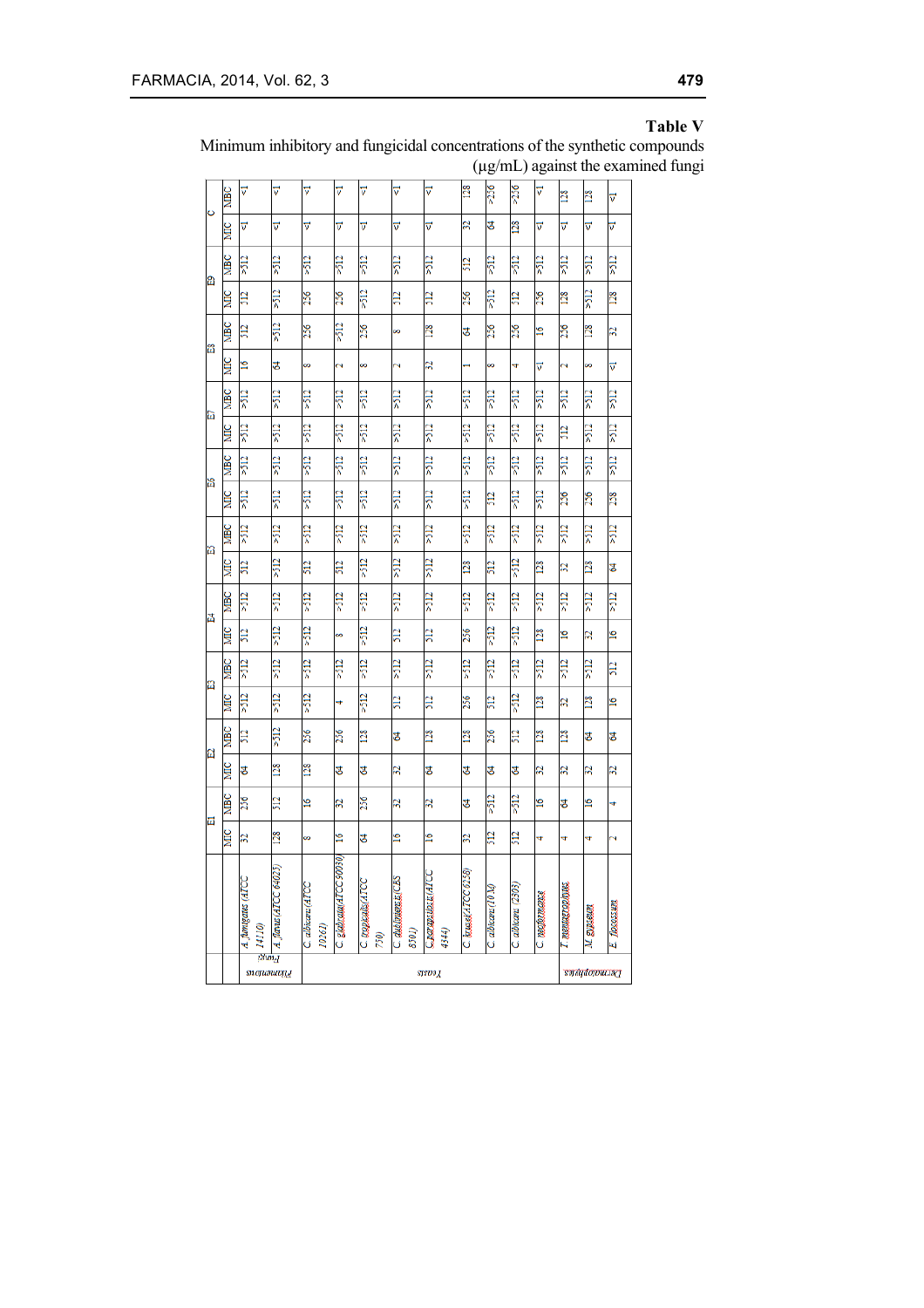## **Conclusions**

In conclusion, we have demonstrated a simple method for the synthesis of benzimidazole using Nano-TiCl<sub>4</sub>.SiO<sub>2</sub> as a reusable, ecofriendly, low-cost, and professional catalyst. Short reaction times, high yield, simplicity of operation and easy work-up are some adventages of this method. The relative stabilities of cis tautomers for the studied compound have been investigated and a significant stability has been found for ortho-OH substituent. Also these benzimidazole compounds were characterized by docking and it was also observed they have drug-like properties. Considering antifungal activity of some of the synthetic compounds especially against azole resistant strains, they might be good candidates for further *in vivo* studies in order to elucidate their effects and toxicity as novel antifungal drugs. In particular 2-(2,3-dihydroxyphenyl)-1*H*-5-Nitrobenzimidazole exhibited strong antifungal activities against all tested fungi.

#### **Acknowledgements**

The Research Council of Yazd University is gratefully acknowledged for the financial support of design and synthesis of compounds. The antifungal activities of the synthetic compounds were evaluated in Shiraz University of Medical Sciences by grant number 90-01-43-3451. We gratefully acknowledge generous allocations of computing from the Australian National Computational Infrastructure.

#### **References**

- 1. Zomorodian K., Haghigh N.N., Rajaee N., Pakshir K., Tarazooie B., Vojdani M., Sedaghat F., Vosoghi M.A., Assessment of *Candida* species colonization and denture-related stomatitis in complete denture wearers. *Journal of Medical Mycology*, 2011; 49: 208-211.
- 2. Mamishi S., Zomorodian K., Saadat F., Gerami-Shoar M., Tarazooie B., Siadati S.A., Annals of Clinical Microbiology and Antimicrobials. *Annals of Clinical Microbiology and Antimicrobials*, 2005; doi: 10.1186/1476-0711-4-4.
- 3. Shoar M.G., Zomorodian K., Saadat F., Hashemi M.J., Tarazoei B., Fatal endocarditis due to *Aspergillus flavus* in Iran. *Journal of Pakistan Medical Association*, 2004; 54: 485-486.
- 4. Drakensjo I.T., Chryssanthou E., Epidemiology of dermatophyte infections in Stockholm, Sweden: a retrospective study from 2005–2009. *Journal of Medical Mycology*, 2011; 49: 484-488.
- 5. Badiee P., Alborzi A., Invasive fungal infections in renal transplant recipients. *Experimental and Clinical Transplantation*. 2011; 6: 355-362.
- 6. Zomorodian K., Rahimi M.J, Pakshir K., Motamedi M., Ghiasi M.R., Rezashah H.J., Determination of antifungal susceptibility patterns among the clinical isolates of *Candida* species. *Journal of Global Infectious Diseases*, 2011; 3: 357-360.
- 7. Badiee P., Alborzi A., Susceptibility of clinical *Candida* species isolates to antifungal agents by E-test, Southern Iran: A five year study. *Journal of Microbiology*, 2011; 3: 183-188.
- 8. Badiee P., Alborzi A., Shakiba E., Farshad S., Japoni A., Susceptibility of *Candida* species isolated from immunocompromised patients to antifungal agents. *Eastern Mediterranean Health Journal*, 2011; 17: 425-430.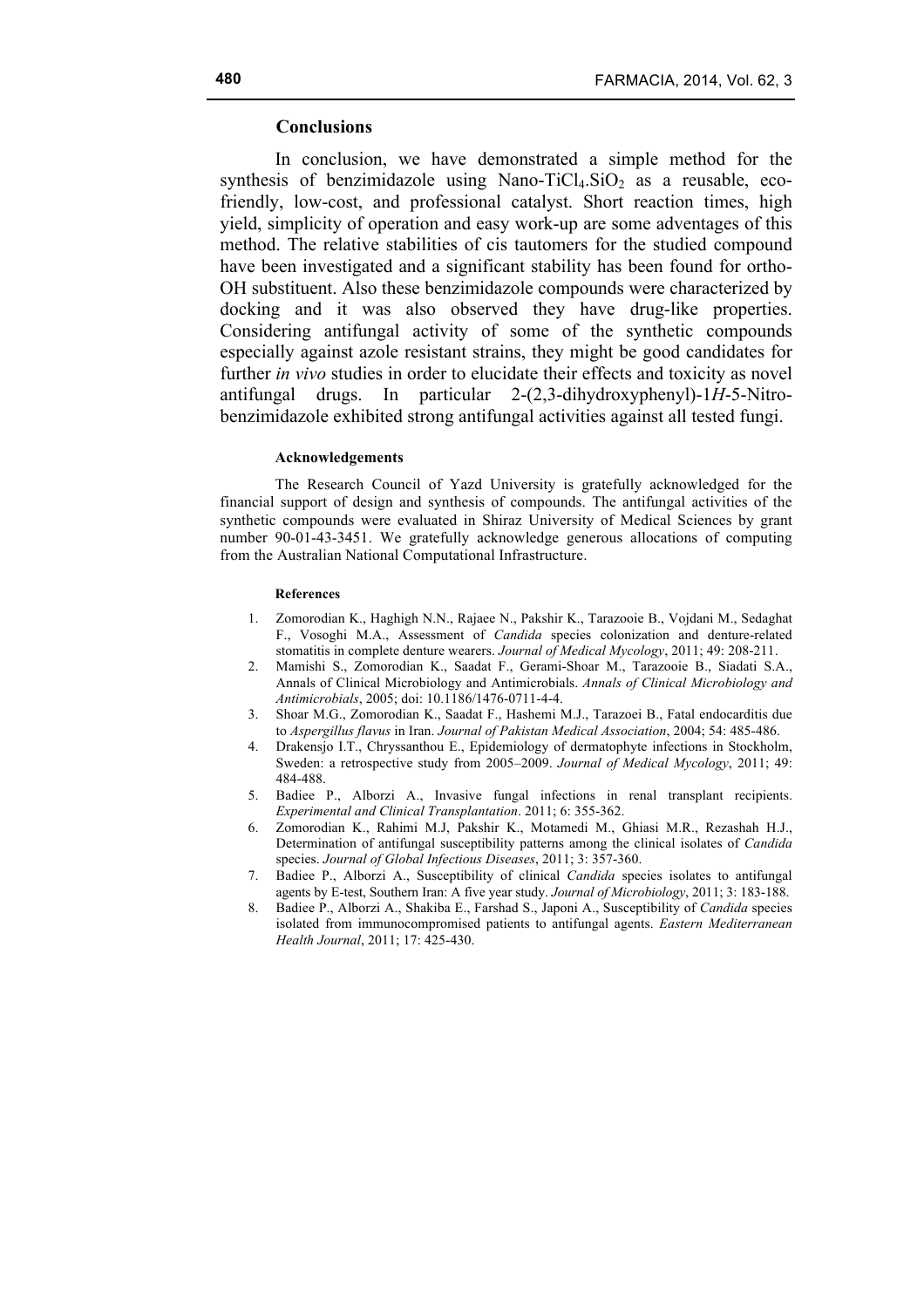- 9. Pakshir K., Bahaedinie L., Rezaei Z., Sodaifi M., Zomorodian K., *In vitro* activity of six antifungal drugs against clinically important dermatophytes. *Jundishapur Journal of Microbiology*, 2011; 2: 158-163.
- 10. Oniga O., Ndongo J.T., Moldovan C., Tiperciuc B., Oniga Pirnau A., Vlase L., Verite P., Synthesis and antimicrobial activity of some new 2 hydrazone-thiazoline-4-ones. *Farmacia*, 2012; 60(6): 785-797.
- 11. Demirayak S., Mohsen U.A., Karaburun A.C., Synthesis and anticancer and anti-HIV testing of some pyrazino[1,2-a]benzimidazole derivatives. *European journal of medicinal chemistry*, 2002; 37: 255-260.
- 12. Garuti L., Roberti M., Gentilomi G., Synthesis and antiviral assays of some 2-substituted benzimidazole-N-carbamates. *Il Farmaco*, 2000; 55: 35-39.
- 13. Viaa L.D., Giaa O., Magnoa S.M., Settimob A.D., Marinib A.M., Primofioreb G., Settimob F.D., Salerno S., Synthesis, *in vitro* antiproliferative activity and DNA-interaction of benzimidazoquinazoline derivatives as potential anti-tumor agents. *Il Farmaco*, 2001; 56: 159-167.
- 14. Dudd L.M., Venardou E., Garcia-Verdugo E., Licence P., Blake A.J., Wilson C., Poliakoff M., Synthesis of benzimidazoles in high-temperature water. *Green Chemistry*, 2003; 5: 187-192.
- 15. Du L.H., Wang Y.G., A rapid and efficient synthesis of benzimidazoles using hypervalent iodine as oxidant. *Synthesis*, 2007; 5: 675-678.
- 16. Varala R., Nasreen A., Enugala R., Adapa S.R., l-Proline catalyzed selective synthesis of 2 aryl-1-arylmethyl-1H-benzimidazoles. *Tetrahedron Letters*, 2007; 48: 69-72.
- 17. Nastasa C., Tiperciuc B., Oniga S., Pirnau A., Ionescu M., Tarlungeanu D., Palage M., Verite P., Oniga O., Synthesis and antimicrobial activity of some novel 2-arylidenhydrazonethiazoles. *Farmacia*, 2013; 61(5): 1027-1036**.**
- 18. Brain C.T., Brunton S.A., An intramolecular palladium-catalysed aryl amination reaction to produce benzimidazoles. *Tetrahedron Letters*, 2002; 43: 1893-1895.
- 19. Perumal S., Mariappan S., Selvaraj S., A microwave assisted synthesis of 2-aryl-1 arylmethyl-1H-1,3-benzimidazoles in the presences of K-10. *Arkivoc*, 2004; 8: 46-51.
- 20. Mirjalili B.F., Bamoniri A., Zamani L., One-pot synthesis of 1, 2, 4, 5-tetrasubstituted imidazoles promoted by nano-TiCl4.SiO2. *Scientia Iranica C*, 2012; 19: 565-567.
- 21. Mirjalili B.F., Bamoniri A., Zamani L., Nano-TiCl4/SiO2: An efficient and reusable catalyst for the synthesis of tetrahydrobenzo[a]xanthenes-11-ones. *Letters in Organic Chemistry*, 2012; 9: 338-343.
- 22. Mirjalili B.F., Bamoniri A., Akbari A., BF3•SiO2: an efficient alternative for the synthesis of 14-aryl or alkyl-14H-dibenzo[a,j]xanthenes. *Tetrahedron Letters*, 2008; 49: 6454-6456.
- 23. Sadeghi B., Mirjalili B.F., Hashemi M.M., BF3•SiO2: an efficient reagent system for the one-pot synthesis of 1,2,4,5-tetrasubstituted imidazoles. *Tetrahedron Letters*, 2008; 49: 2575-2577.
- 24. Parr R.G., Yang W., Density functional theory of atoms and molecules, Oxford University Press, New York, 1989.
- 25. Koch W., Holthausen M.C., A. Chemist's Guide to Density Functional Theory, Wiley-VCH, Weinheim, 2000.
- 26. Hehre W.J., Radom L., Schleyer P.V.R., Pople JA., *Ab Initio* Molecular Orbital Theory, Wiley, New York, 1986.
- 27. Jensen F., Introduction to computational chemistry, Wiley, New York 1999.
- 28. Frisch M.J., Gaussian 03, Revision B.05, Gaussian Inc., Pittsburgh, PA 2003.
- 29. Chan B., Radom L., Design of effective zeolite catalysts for the complete hydrogenation of CO2. *Journal of the American Chemical Society*, 2006; 128: 5322-5323.
- 30. Mirhendi H., Makimura K., Khoramizadeh M., Yamaguchi H.A., A one-enzyme PCR-RFLP assay for identification of six medically important *Candida* species. *Nippon Ishinkin Gakkai Zasshi*, 2006; 47: 225-229.
- 31. Mirhendi H., Makimura K., Zomorodian K., Maeda N., Ohshima T., Yamaguchi H., Differentiation of *Candida albicans* and *Candida dubliniensis* using a single-enzyme PCR-RFLP method. *Japanese Journal of Infectious Diseases*, 2005; 58: 235-237.